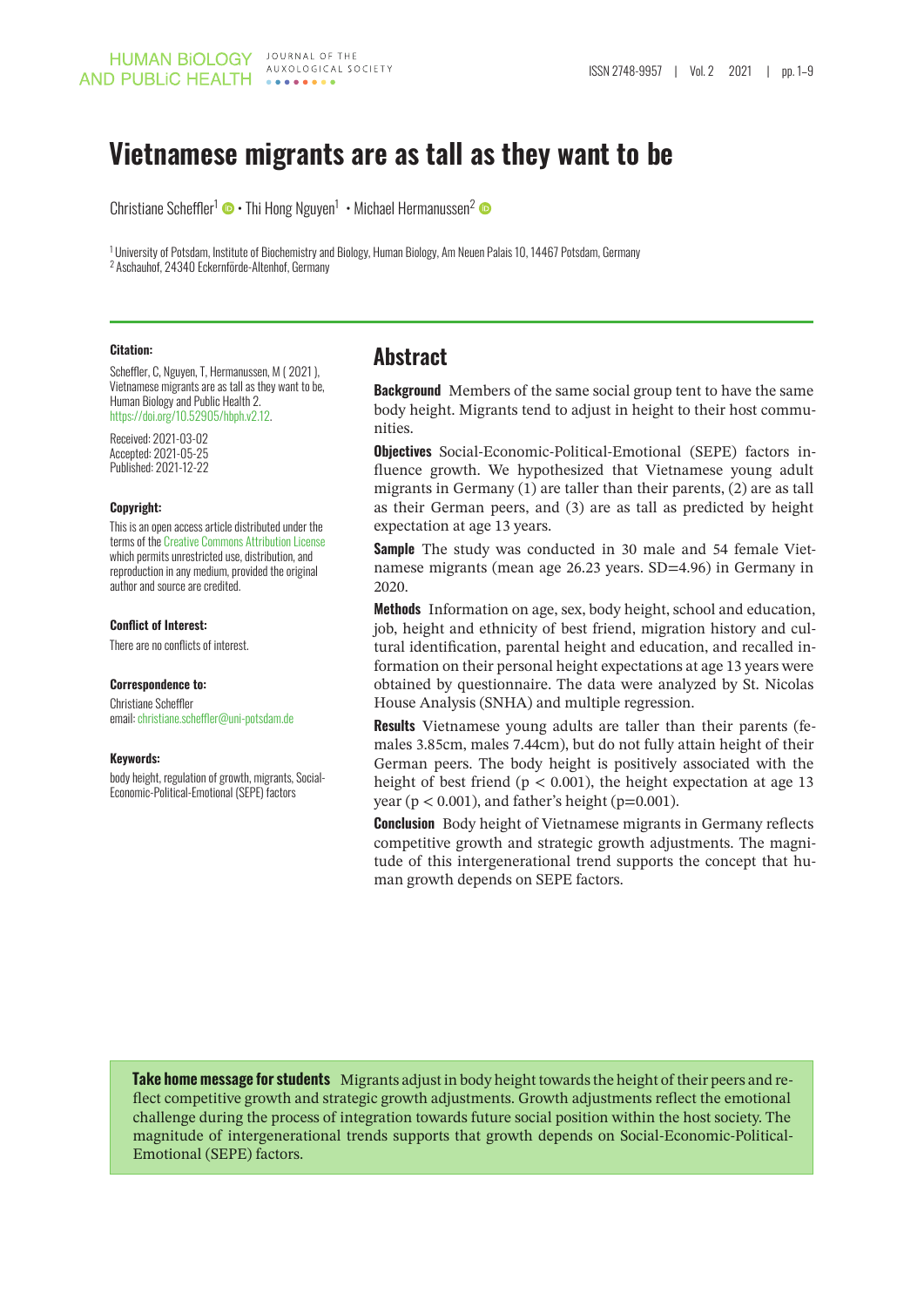### **Introduction**

Human body height varies considerably. Average height of modern populations varies by up to 30 cm, average body height of the same population may vary by up to 20 cm within time periods of only 100 years [\(NCD Risk Factor Collaboration](#page-8-0) [2016\)](#page-8-0). The variability of human height and its dependence on Social-Economic-Political-Emotional (SEPE) factors [\(Bogin](#page-7-0) [2021a\)](#page-7-0) is particularly evident in people who move from one place of residence to another, especially from their place of birth to a geographically and socially new place of residence (migrants) [\(Bogin et al. 2018\)](#page-7-1). Integrating into the local social networks is often difficult and prejudice against the newcomers may lead to ethnic conflicts [\(Landis and Alber 2012\)](#page-8-1), but most migrants tend to assimilate in the new community. The transition can produce behavioral and psychological responses, as well as physical changes in the amount and tempo of child growth and attained adult height [\(Mascie-](#page-8-2)[Taylor and Krzyżanowska 2017;](#page-8-2) [Bogin et al.](#page-7-1) [2018\)](#page-7-1).

Migrants assimilate not only in height. Already 100 years ago, Boas [\(1912\)](#page-7-2) observed the plasticity of human cranial form in US immigrants, challenging traditional doctrines of hereditary, so-called 'racial', characteristics in the human form. Boas found parallel changes in body height, and discussed various possible causes including nutrition, but eventually failed to provide convincing explanations.

In contrast to the variability of body height between different populations and within the same population throughout history, the variability of body height is comparably small when considering social and ethnic groups living at the same historic time and in the same geographic location. People whose places of residence are close to each other are similar in height. Aßmann and Hermanussen [\(Aßmann and](#page-7-3) [Hermanussen 2013\)](#page-7-3) called this the "community effect in body height". The community effect in body height describes the "effect of social interaction within a group on the growth and body height of its members" [\(Hermanussen and Scheffler 2019\)](#page-8-3). Newcomers tend to adjust in height to their host communities [\(Laor et al. 1991;](#page-8-4) [Bogin](#page-7-4) [and Loucky 1997;](#page-7-4) [Bogin et al. 2002\)](#page-7-5).

Body height relates to social position. Tall persons tend to be dominant [\(Marsh et al.](#page-8-5) [2009\)](#page-8-5), and are preferentially found among upper social classes. As humans only grow during a certain number of years and reach final height at early adulthood, the time for social growth adjustments is limited. Anticipating future social positions is difficult. Thus, *strategic growth adjustments* is considered a probabilistic assessment at the group level. Members of the same social groups/strata are aware of their social strata, and collectively generate appropriate lifelong signals of their putative future positions. Thus, adult height may be considered the "frozen perception" of an adolescent's idea of his or her future position within the social network. Perceived dominance tends to adjust height towards tall targets and results in growth stimulation (stature signals status). The prospect of a later dominant social position stimulates growth [\(Hermanussen and Scheffler 2016\)](#page-8-6). Nearly 100,000 people live in Germany with a migration background from Vietnam [\(Statista 2021\)](#page-8-7). Most of them had arrived in the former GDR and still stay with their families all over Germany. Their children went to German schools, and most of the second generation has already reached adult age. In view of the SEPE factors that had shaped their socialization, we developed the following hypotheses: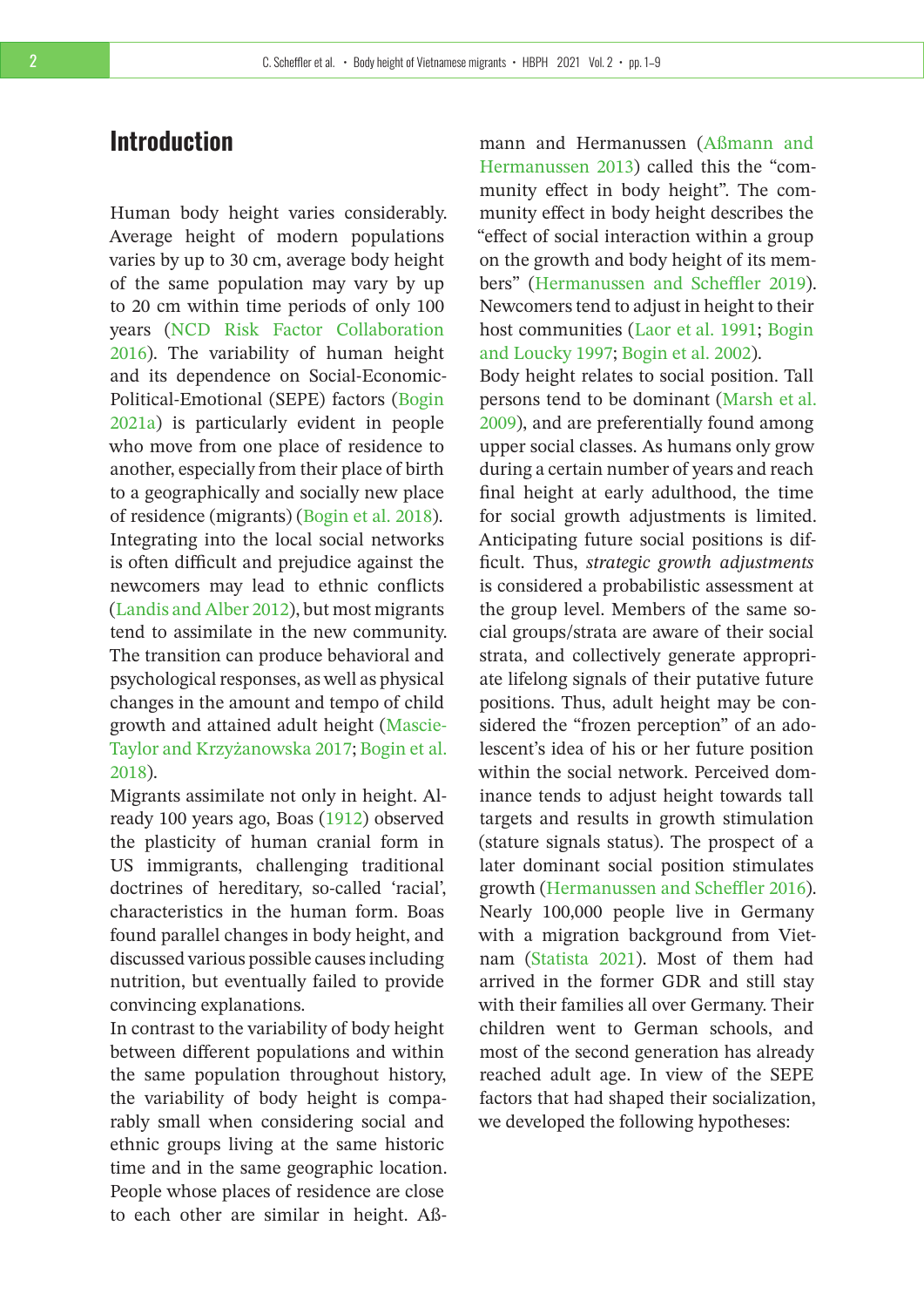- 1.Vietnamese young adults are taller than their parents.
- 2.Vietnamese young adults are as tall as their German peers.
- 3. Body height of Vietnamese adults is predicted by height expectation at age 13 years.

### **Sample and Methods**

#### **Sample**

The study was conducted in 84 (30 males, 54 females) Vietnamese migrants aged between 17 and 40 (mean=26.23 years. SD=4.96). Two participants belonged to the  $3<sup>rd</sup>$ , 56 participants to the  $2<sup>nd</sup>$  and 26 participants to the  $1<sup>st</sup>$  generation of migrants. Five participants were older than 13 years upon arrival in Germany. All participants went to school in Germany.

### **Data collection**

Participation was voluntary, all data were collected anonymously by electronic questionnaire system LamaPoll [\(2021\)](#page-8-8). Snowball sampling was applied for recruitment. Criteria for inclusion was: both parents originated from Vietnam.

We asked for age, sex and recent body height, education and recent job, percentage of migrant children in nursery school, primary, and secondary school, as well as the body height and ethnicity of best friend, cultural identification to German and Vietnamese culture including nutritional behavior. Information about the migration history (generation or age of migration of participants, parents' age of migration, age of the migration request), body height and education of father and mother were included. We explicitly asked

to recall their personal expectations at age 13 years. We inquired how tall they wanted to become when adult, and about their preferred future job.

The questionnaire included nominal and interval scales on the perceived belongingness to either the Vietnamese or the German culture. Information on preferred and on actual job was ranked according to "social acceptance". Social acceptance of the various professions was derived from a separate questionnaire given to a group of Vietnamese migrants who were asked to rank the professions mentioned.

### **Statistics**

Body height was converted to standard-deviation-scores (hSDS) according to WHO reference [\(Growth reference data for 5–19](#page-7-6) [years 2021\)](#page-7-6).

After calculating all possible bivariate correlations, we performed a primary data exploration with St. Nicolas House Analysis (SNHA) [\(Groth et al. 2019;](#page-7-7) [Hermanussen](#page-7-8) [et al. 2021\)](#page-7-8). This new statistical method is a robust non-parametric statistical tool for immediate visualization of essential associations between extensive interacting variables. Bivariate correlation coefficients are ranked in descending order according to magnitude thereby creating hierarchic "association chains". Association chains are used to characterize dependence structures of interacting variables. Association chains are depicted by a graph. Overlapping association chains create network graphs. SNHA offers an initial foundation that was used for the subsequent hypothesis-driven testing.

Variables that could not be assigned to association chains were stepwise excluded from the data set. We then eliminated the variable body height from the reduced data set, and performed a linear regression to separately estimate the influence of these variables on body height.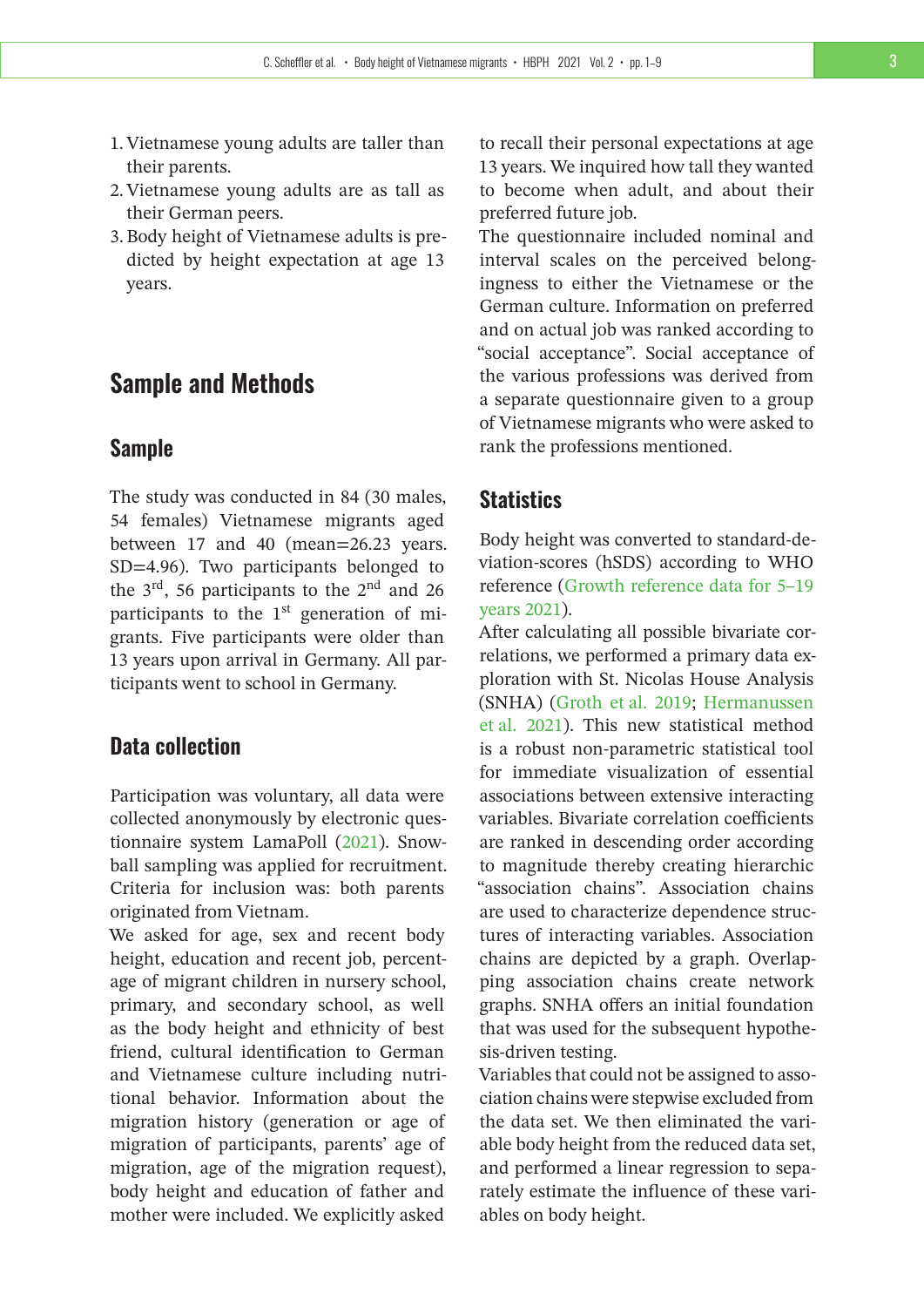All analyses were done using the program R (version 3.5.1) [\(R Core Team 2018\)](#page-8-9).

## **Results**

Young adult Vietnamese migrants in Germany are significantly taller than their parents. Within one generation girls increased by 3.85cm compared with their mothers, boys are 7.44cm taller than their fathers (Table 1), and thus, almost halved the height gap between parental height and height of young German adults. Vietnamese adolescents want to be taller than their parents. When explicitly asked to recall their personal expectation at age 13 years how tall they wanted to become when adult (wish at 13 years), they mentioned body heights close to current references for young German adults (Table 1).

Twenty-one variables were obtained by the questionnaire. Figure 1a illustrates the extensive interaction of these variables. In order to better highlight the complex network of these interactions, we performed a St. Nicolas House Analysis (SNHA). SNHA signalized a mixture of clustered and isolated variables (Figure 1b). After eliminating isolated variables (Figure 1c), four clusters remained (Figure 1d). Variables

reflecting the migration history of the parents and the cultural identity (migration age of mother and father, age of migration, generation of migrants, ties to German culture, desire to preserve Vietnamese culture) formed one independent cluster (migration cluster). Parental education and the desire to adopt the German culture formed the second independent cluster (cultural cluster). The third cluster was formed by factors related to early socialization (percentage of migrants in nursery and in primary school) (socialization cluster). The fourth independent cluster incorporates variables related to body height (body height of father, body height of mother, body height of the best friend, the personal expectation of height at 13 yrs) (body height cluster). In contrast to the clusters 1–3 that are serially arranged, the body height cluster is radially arranged with hSDS of the participant in the central position. Information related to nutrition, ethnicity, personal education, and ideas about one's future job, and the number of migrants in the secondary school did not serially associate with other variables. SNHA clarified the correlation structure of the different variables and particularly highlighted the exclusive influence on body height of the social core group, i.e. height of friends and parents, and the importance of the desired future physical appearance at mid-adolescence.

**Table 1** Mean and SD of body height (cm) and hSDS (WHO- reference) of adult Vietnamese migrants (age 17–40 years, mean=26.23, SD=4.96) and recalled personal expectation of adult height at age 13 (wish at 13 years). Parental height, SD of height, and hSDS, and height and SD of height (cm) of 17-year-old German girls and boys (KiGGS data [\(Robert-Koch-Institut 2021\)](#page-8-10).

|                   | <b>Female</b> |      |             |           | <b>Male</b> |      |             |      |
|-------------------|---------------|------|-------------|-----------|-------------|------|-------------|------|
|                   | height        | SD   | <b>hSDS</b> | <b>SD</b> | height      | SD   | <b>hSDS</b> | SD   |
| adult             | 160.70        | 6.02 | 0.37        | 0.92      | 173.07      | 6.48 | $-0.48$     | 0.89 |
| wish at 13 years  | 165.79        | 5.50 | 0.39        | 0.84      | 177.02      | 7.27 | 0.15        | 0.96 |
| mother            | 156.85        | 4.41 | $-0.96$     | 0.67      | 156.97      | 4.67 | $-0.95$     | 0.71 |
| father            | 166.80        | 7.83 | $-1.33$     | 1.07      | 165.63      | 4.83 | $-1.49$     | 0.66 |
| <b>KiGGS data</b> | 165.37        | 6.56 |             |           | 178.06      | 6.56 |             |      |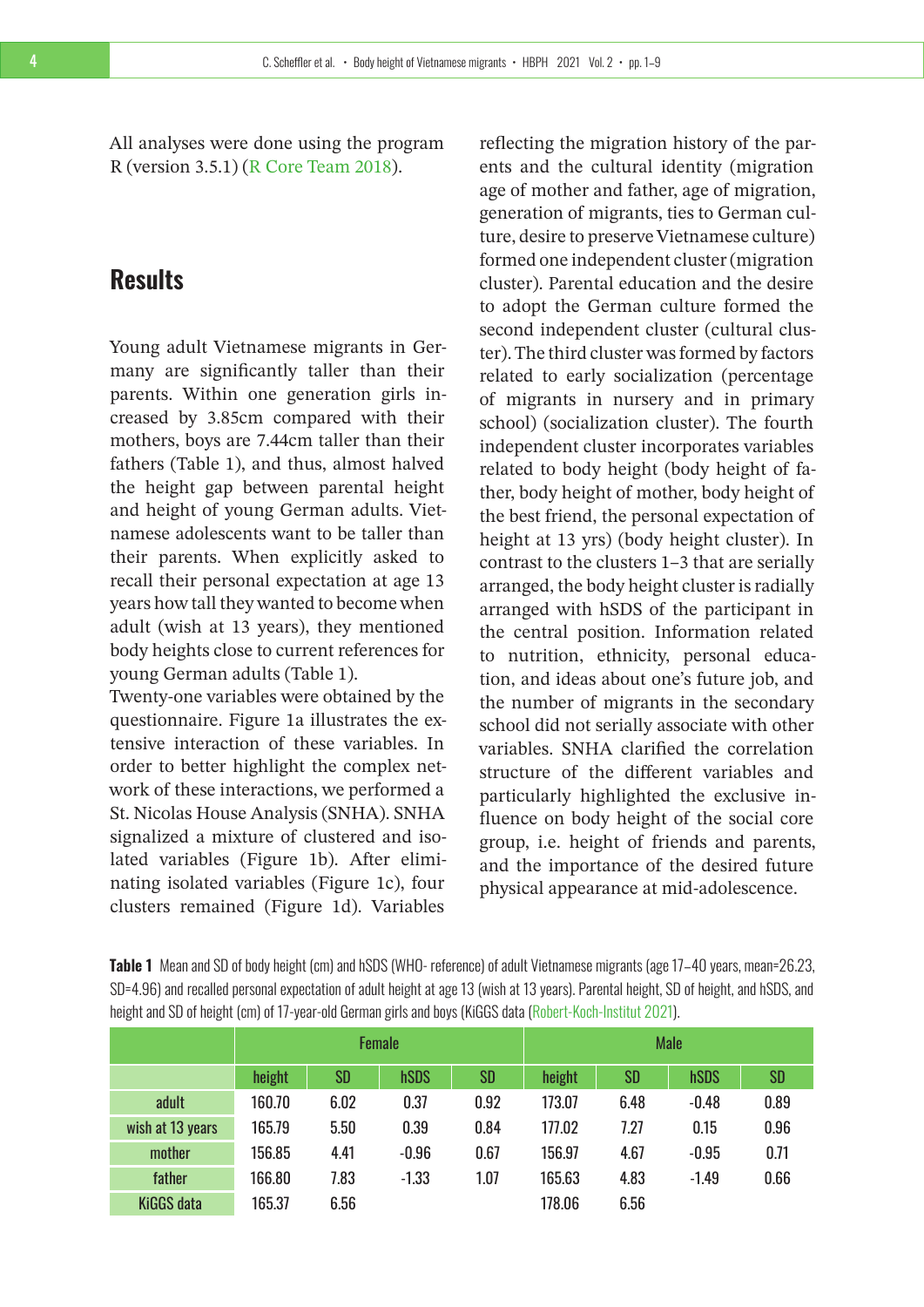

**Figure 1** Correlation matrix (a) of 21 obtained variables by the questionnaire and St. Nicolas plots (alpha 0.01): b) plot with all variables; c) plot after reduction of no associated variables from plot a; d) plot after reduction of no associated variables from plot b. (hSDS – body height of test person, Canig – meat consumption in g. EDUF-education father, EDUM – education mother, EdttlJ – education of test person in total years, EthBF- ethnicity of best friend, hVSDS – body height of father, hMSDS – body height of mother, hghtBF – body height of the best friend, KlDubr-desire to adopt German culture, KlVErh- desire to preserve Vietnamese culture, MigPm – percentage of migrants in primary school, MigKiG percentage of migrants in nursery, MigSek-percentage of migrants in secondary school, MigAltVmigration age of father, MgAltM- migration age of mother, MigAge- age of migration , MigGen-generation of migrants, SmmTnK- ties to German culture, Wh1SDS – the wish of height at 13 yrs , WJob1 – job wish at an age of 13 years).

In order to further analyze the associative structure of the height related variables we implemented a multiple regression to quantify the influence on adult height (Table 2, Figure 2).

Body height of Vietnamese adults was influenced by circumstances and expectations at mid-puberty. Figure 2 depicts the association between adult height (hSDS) and body height of the best friend, height (hSDS) expectations at age 13 years, and paternal height (hSDS). Table 2 quantifies these influences by multiple regression

analysis. Body height of the mother appeared to be of less importance.

# **Discussion**

Body height of young adult Vietnamese migrants raised and living in Germany is influenced by body height of the people they live closest with in the same community. Young Vietnamese adults are taller than their parents supporting our first hypothesis.With a secular trend of 7.44 cm in males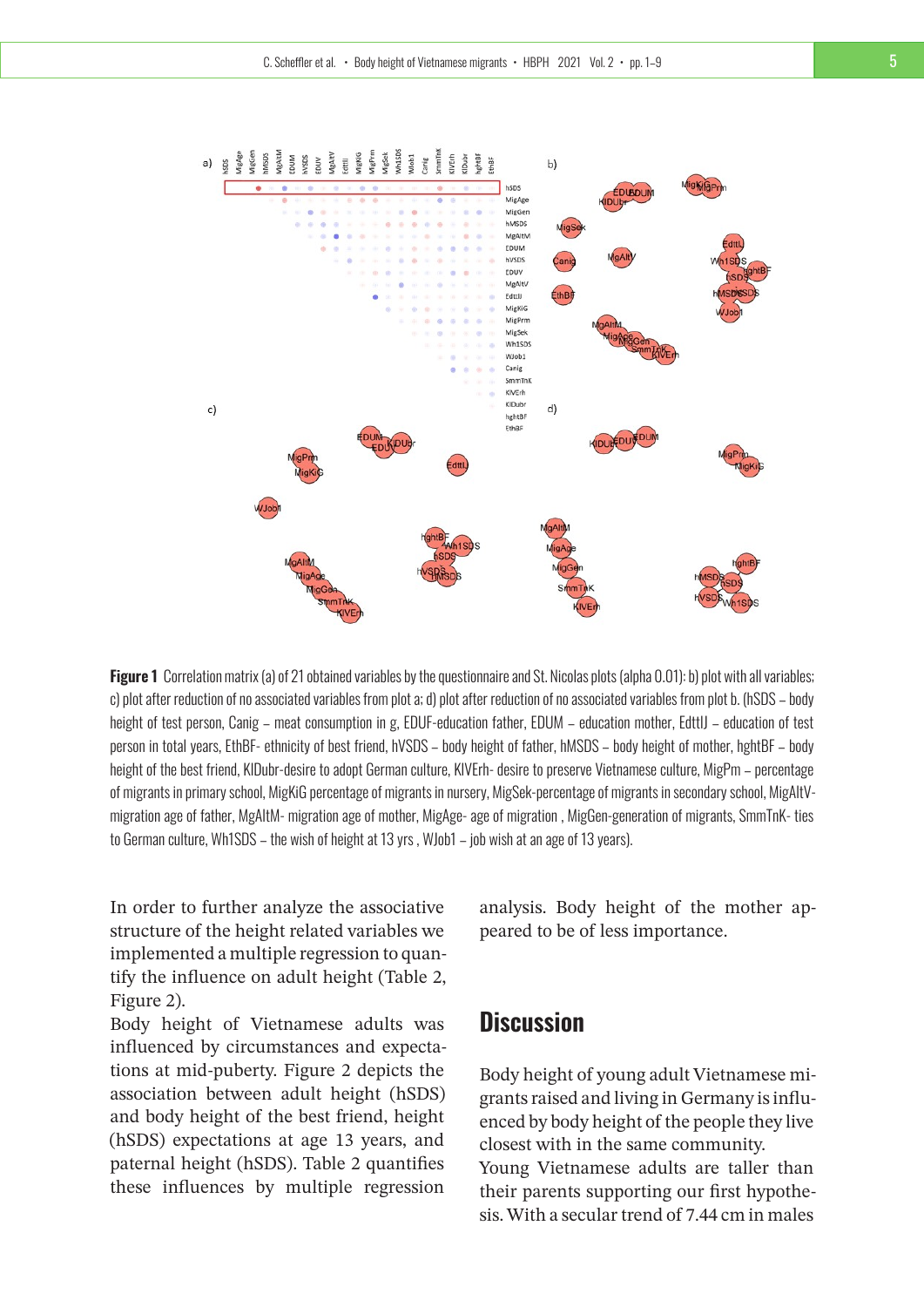

**Figure 2** Body height (hSDS) of adult Vietnamese migrants in Germany depending on a) body height of best friend, p <0.001, b) body height SD expectation at age of 13 years p<0.001, c) the body height SD of the father, p=0.001. Multiple regression (adj.  $R^2$  = 0.415, F=15.71 on 4 and 79 DF). Dotted lines indicate confidence intervals (95%).

and 3.85 cm in females this intergenerational difference is high and in the males outranges the average trend of some 2 mm per year documented by the NCD Risk Factor Collaboration [\(2016\)](#page-8-0). The trend in the migrant Vietnamese boys almost doubles the trend in male height of 4 cm observed in Vietnam between 1985 and 2019. In spite of the marked intergenerational increase in body height in boys and girls, Vietnamese migrants in Germany are still some 5 cm shorter than their German peers. We thus partially rejected our second hypotheses. The present study highlights the influence of the peers on body height. Whereas the

ethnicity of the best friend is not associated with body height, height of the best friend is. Body height of the peer group matters. Height expectations of migrant Vietnamese at age 13 years are very close to that of German adolescents (Table 1). So we have to accept our third hypothesis: body height of Vietnamese adults is predicted by height expectations at age 13 years. The taller a mid-pubertal Vietnamese adolescent wants to be as an adult, the taller he and she grows (Figure 2b). The present study challenges the concept

of major genetic influence on body height and rather supports recent estimates that

| <b>Table 2</b> Degree of influence on adult height of the variables of the body height cluster. Parental height (hSDS mother, hSDS father), |  |
|---------------------------------------------------------------------------------------------------------------------------------------------|--|
| the expectation of the future adult height at an age of 13 years (hSDS wish at 13yrs.), and the body height of the best friend (height best |  |
| friend). Multiple regression (adj. $R^2$ = 0.415, F=15.71 on 4 and 79 DF, p-value: <0.001***). Cl=confidence interval.                      |  |

|                      |          | CI(95%)          | D          |
|----------------------|----------|------------------|------------|
| (intercept)          | $-0.789$ | $-1.258, -0.319$ | $0.001**$  |
| hSDS father          | 0.198    | 0.027, 0.369     | $0.024*$   |
| hSDS mother          | 0.123    | $-0.123, 0.37$   | 0.323      |
| hSDS wish at 13 yrs. | 0.359    | 0.184, 0.533     | $0.001***$ |
| height best friend   | 0.385    | 0.213, 0.557     | $0.001***$ |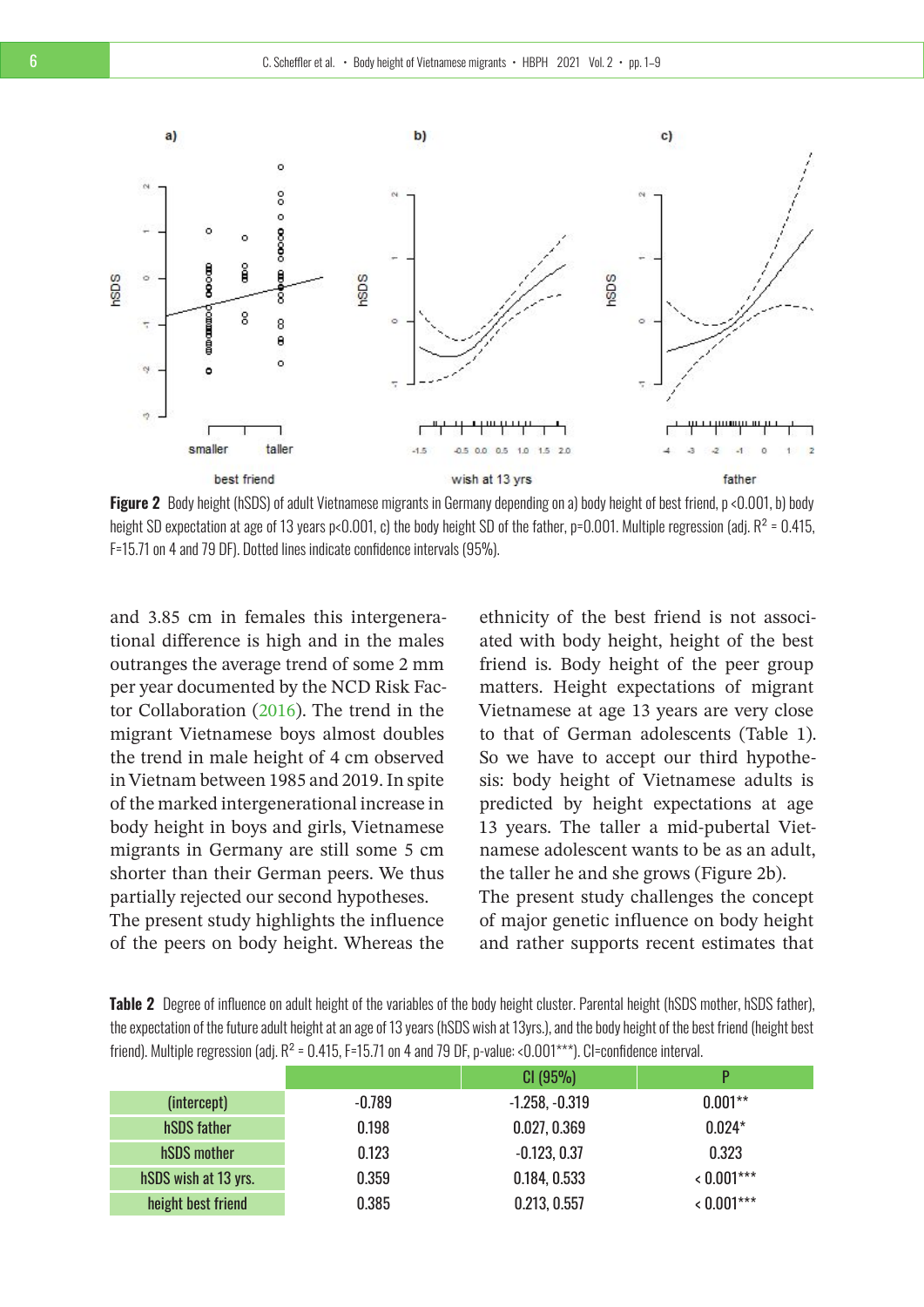the genetic impact on height only ranges between 12.3% [\(Tyrrell et al. 2016\)](#page-8-11) and 27.4% [\(Marouli et al. 2017\)](#page-8-12). The marked association between achieved adult height, adolescent height expectations, and height of best friends supports the view that SEPE factors significantly interfere in the regulation of human growth [\(Bogin 2021a;](#page-7-0) [2021b\)](#page-7-9).

The significant association between achieved body height and paternal (Figure 2c), but not maternal, height further underscores the role of social rather than genetic factors in the regulation of growth and final height. The family forms the core of Southeast Asian and Chinese culture, and the strong patriarchal structures characterized by hierarchical role obligations shapes the social network within which the child and adolescent develops. It has been shown that this socio-cultural picture tends to persist in Vietnamese migrant families living in Germany [\(Stephan 2000\)](#page-8-13).

Nevertheless, migrants do significantly change conditions and slowly adapt within the social, economic and political background of their hosts. This is an enormous emotional challenge. Vietnamese migrants face this challenge. Besides the cultural (acquisition of knowledge and skills), the structural (degree of education, working place), and the social dimension (social relationship) [\(Esser 2016\)](#page-7-10), the emotional challenge includes emotional integration and identification in the sense of a personal sense of belonging to community. Belonging to a particular community influences growth. This effect of social interactions within a group on growth and height of their members has been described by [Aßmann and Hermanussen](#page-7-3) [\(2013\)](#page-7-3), [Her](#page-8-3)[manussen and Scheffler](#page-8-3) [\(2019\)](#page-8-3) and appears to also apply for young adult Vietnamese migrants who grew up in Germany (Table 1). Young Vietnamese migrants are taller than their cousins who stayed in Vietnam. This was also described for Maya

migrants in the U.S. [\(Bogin et al. 2018\)](#page-7-1), Japanese migrants in the U.S [\(Boas 1912\)](#page-7-2), and Turkish migrants in Germany [\(Özer](#page-8-14) [and Scheffler 2018\)](#page-8-14).

Body height of migrants reflects the degree of integration. Height of Turkish migrants in Germany is negatively related to their sense of belonging to the Turkish culture in Germany. Similar to Vietnamese migrants (Figure 2a) the Turkish migrants showed a positive association of body height to height of the best friends [\(Özer and Schef](#page-8-14)[fler 2018\)](#page-8-14). The endocrine regulation of this mechanism is still unknown.

In our study, we found no direct impact of the degree of cultural identification of Vietnamese people who grew up in Germany on the regulation of body height (Figure 1). But according to the cultural background, Vietnamese migrants seem to have the ability to adapt to given situations and they appear willing to leave the past behind and look ahead [\(Stephan 2000\)](#page-8-13). Adaptation is part of Vietnamese culture. In line with a centuries-old Vietnamese tradition, high education is considered the prerequisite for social advancement [\(Stephan 2000\)](#page-8-13). Education and social advancement are important also in the host community. Our study population went to school for on average  $12.65$  years (SD=1.04) and underwent an additional educational training for another 3.04 years. (SD=1.65). On average the educational degree of Vietnamese graduates is higher than that of other migrant groups in Germany [\(Statistisches Bunde](#page-8-15)[samt 2019\)](#page-8-15). Due to their traditional values, 13-year-old Vietnamese adolescents anticipate future social advancements also in their host population and accordingly try to adjust strategically also in growth and final height as reflected by the strong association between height expectation at age of 13 years and attained height as adults (Figure 2b).

Receiving higher social position is accompanied by social competition. Social com-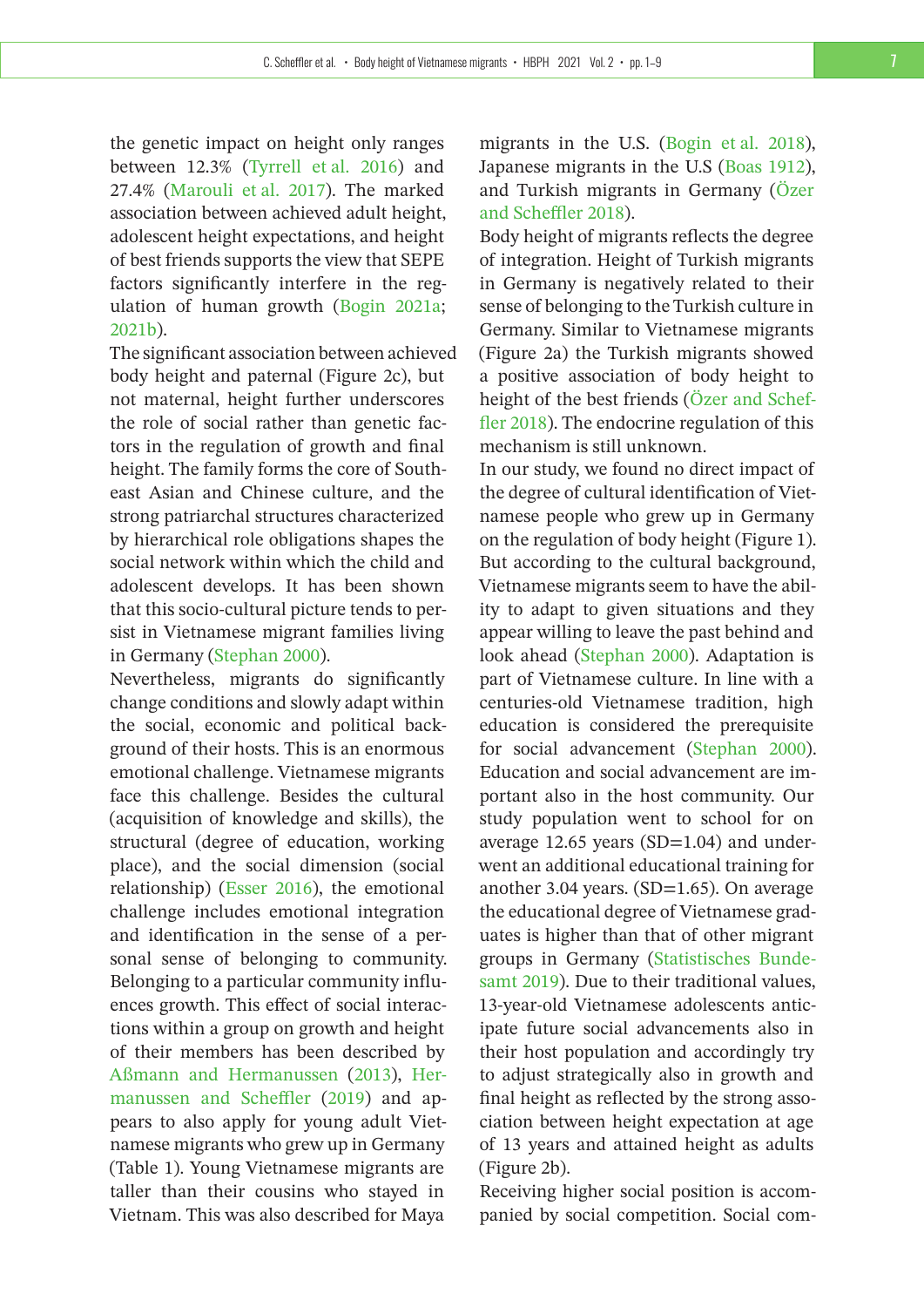petition is reflected in growth. The anticipated future position of an individual in society fuels developmental strategies and is finally mirrored by adolescent growth and adult body height. Strategic growth adjustments occur during adolescence [\(Hermanussen and Scheffler 2016\)](#page-8-6). Adolescents anticipate their future position and adjust growth accordingly as we observed in the female and particularly in the male Vietnamese migrants.

Boys are more sensitive to environmental stressors and stimuli than girls [\(Hasibuan](#page-7-11) [et al. 2020\)](#page-7-11). This is in line with the greater trend in male height with 7.44 cm compared with that of the females (3.85 cm) observed in this study. It may be speculated that the lower secular trend among women also results from traditional behavioral patterns, in that particularly the women in Asian cultures tend to be less open to new ideas and experiences.

A limitation of this study is that it is retrospective. It is unclear to what extent a personal height expectation at age 13 years is correctly remembered at later age, and whether current body height might shape past memories of height expectations.

## **Conclusion**

Vietnamese migrants in Germany adjust in body height towards height of their peers as generally seen in migrants and reflecting competitive growth and strategic growth adjustments. Growth adjustments reflect the emotional challenge during the process of integration towards future social position within the host society.

The magnitude of this intergenerational secular trend supports the concept that human growth depends on SEPE factors [\(Bogin 2021a;](#page-7-0) [2021b\)](#page-7-9).

## **References**

<span id="page-7-3"></span>Aßmann, C.; Hermanussen, M. (2013): Modeling determinants of growth: evidence for a community-based target in height? In *Pediatric Research* 74 (1), pp. 88–95. DOI: [10.1038/pr.2013.50.](https://doi.org/10.1038/pr.2013.50)

<span id="page-7-2"></span>Boas, F. (1912): Changes in bodily form of descendants of immigrants. In *American Anthropol* 14, pp. 530–562.

<span id="page-7-0"></span>Bogin, B. (2021a): Patterns of human growth: Cambridge University Press.

<span id="page-7-9"></span>Bogin, B. (2021b): Social-Economic-Political-Emotional (SEPE) factors regulate human growth. In *Human Biology and Public Health* 1. DOI: [10.52905/hbph.v1.10.](https://doi.org/10.52905/hbph.v1.10)

<span id="page-7-1"></span>Bogin, B.; Hermanussen, M.; Scheffler, C. (2018): As tall as my peers – similarity in body height between migrants and hosts. In *Anthropologischer Anzeiger*74 (5), pp. 363–374. DOI: [10.1127/anthranz/2018/0828.](https://doi.org/10.1127/anthranz/2018/0828)

<span id="page-7-4"></span>Bogin, B.; Loucky, J. (1997): Plasticity, political economy, and physical growth status of Guatemala Maya children living in the United States. In *American Journal of Physical Anthropology* 102 (1), pp. 17–32. DOI: [10.1002/](https://doi.org/10.1002/(SICI)1096-8644(199701)102:1<17::AID-AJPA3>3.0.CO;2-A) [\(SICI\)1096-8644\(199701\)102:1<17::AID-AJPA3>3.0.CO;](https://doi.org/10.1002/(SICI)1096-8644(199701)102:1<17::AID-AJPA3>3.0.CO;2-A) [2-A.](https://doi.org/10.1002/(SICI)1096-8644(199701)102:1<17::AID-AJPA3>3.0.CO;2-A)

<span id="page-7-5"></span>Bogin, B.; Smith, P.; Orden, A. B.; Varela Silva, M. I.; Loucky, J. (2002): Rapid change in height and body proportions of Maya American children. In *American Journal of Human Biology : The Official Journal of the Human Biology Council* 14 (6), pp. 753–761. DOI: [10.1002/ajhb.10092.](https://doi.org/10.1002/ajhb.10092)

<span id="page-7-10"></span>Esser, H. (2016): Sprache und Integration: Konzueptionelle Grundlagen und empirische Zusammenhänge: KMI Working Paper Series, Working Paper Nr. 7. In *Östereichische Akademie der Wissenschaften*, pp. 1–23.

<span id="page-7-7"></span>Groth, D.; Scheffler, C.; Hermanussen, M. (2019): Body height in stunted Indonesian children depends directly on parental education and not via a nutrition mediated pathway – Evidence from tracing association chains by St. Nicolas House Analysis. In *Anthropologischer Anzeiger*. DOI: [10.1127/anthranz/2019/1027.](https://doi.org/10.1127/anthranz/2019/1027)

<span id="page-7-6"></span>Growth reference data for 5–19 years (2021). Available online at [https://www.who.int/tools/growth-reference](https://www.who.int/tools/growth-reference-data-for-5to19-years)[data-for-5to19-years,](https://www.who.int/tools/growth-reference-data-for-5to19-years) checked on 1/22/2021.

<span id="page-7-11"></span>Hasibuan, S. N.; Pulungan, A.; Scheffler, C.; Groth, D.; Hermanussen, M. (2020): Environmental stimulation on height: The story from Indonesia. In *Anthropologischer Anzeiger*77 (5), pp. 423–429. DOI: [10.1127/an](https://doi.org/10.1127/anthranz/2020/1209)[thranz/2020/1209.](https://doi.org/10.1127/anthranz/2020/1209)

<span id="page-7-8"></span>Hermanussen, M.; Aßmann, C.; Groth, D. (2021): Chain reversion for detecting associations in Interacting variables -St. Nicolas House analysis. In *International Journal of Environmental Research and Public Health* 18 (4), p. 1741. DOI: [10.3390/ijerph18041741.](https://doi.org/10.3390/ijerph18041741)